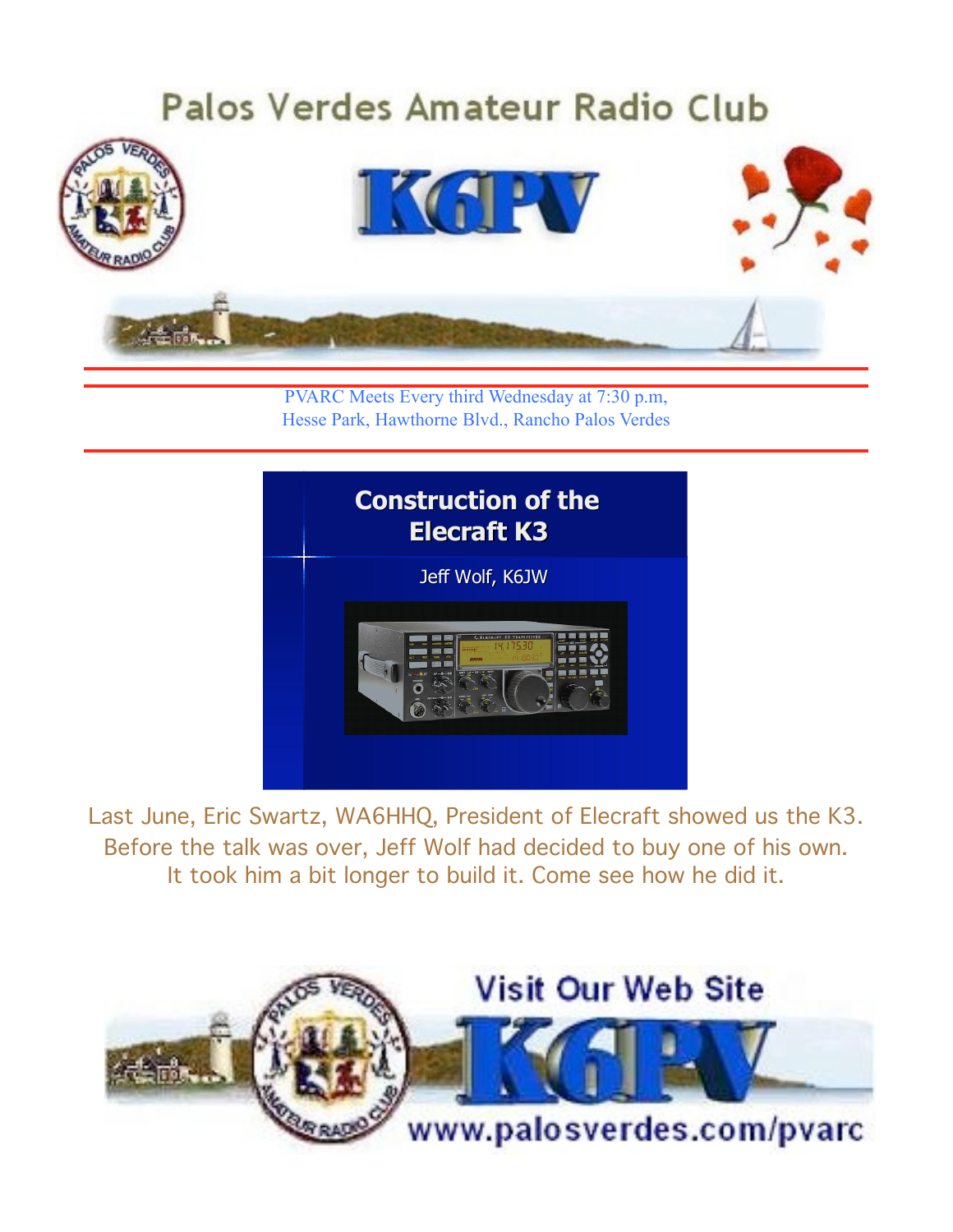

#### February 2010 Page 2010 Page 2010 Page 2010 Page 2010 Page 2010 Page 2010 Page 2010 Page 2010 Page 2010 Page 20 The President Paces Himself Joe Pace, NZ6L

Over the fall equipmenthunting season, I stopped by our local TRW swap-meet high up in the city of Redondo Beach

and found a note from one of my favorite ham buddies, John, that read, "Tracking wounded ceramic resistor. Saw no Collins amplifiers. No wallet damage. Cleaned out traps. Swept shack." This communication was a model of literary economy and, from his point of view, a perfect description of recent activities.

To a flatlander, Gerald's nonchalant attitude toward tracking a good deal on a ceramic resistor might be startling, but to a ham, this note was not a surprise. Life is simply a matter of what one is used to.

And as we are fortunate to experience, we share a hobby wrought with the finest marriage of innovation, equipment, and camaraderie there is.

Descending from hunter-gatherers, the gain of a few healthy one ohm ceramic resistors made me proud and welcomed in my tribe, but most importantly reminded me that I am part of a tribe, the worldwide amateur radio community.

We, in the amateur radio community are truly members of a tribe, not just in the informal sense.

We organize ourselves in a multitude of sociopolitical organizations consisting of a number of families, clans, or other groups who share a common interest and culture and among whom leadership is typically neither formalized nor permanent.

We number over six hundred and sixty thousand in the United States of America, and over six million in the world.

We have a natural tendency to think globally, and act locally.

We help our neighbors, whether they are on the other side of the hill, or the other side of the planet.

The PVARC continues to support our local communities and our members reach out to the world-wide community throughout the year with their involvement in communications support and expeditions furthering amateur radio.

We've got a fabulous year of events ahead, beginning with the PVARC IOTA expedition this month, followed by the PV Marathon, Field Day, RHE 5/10K, Lighthouse Weekend, and more.

Thank you all very much for your personal contributions and participation in the PVARC and for your contributions to our society. We have a wonderful year ahead of us!



Departs Ft Lauderdale - February 27

Returns March 7 Information about the cruise can be found on page one of the PVARC web site: http://www.palosverdes.com/pvarc/

Then contact the Ham in charge of this cruise,.Vernon Fix, W4THN, [w4thn@arrl.net](mailto:w4thn@arrl.net)

He'll put you in touch with the travel agent who is in charge of booking the hams for the cruise. She can also arrange for a hotel room for the night before the cruise departs.

Walt says he will be going as will a couple of County Hunter hams he knows.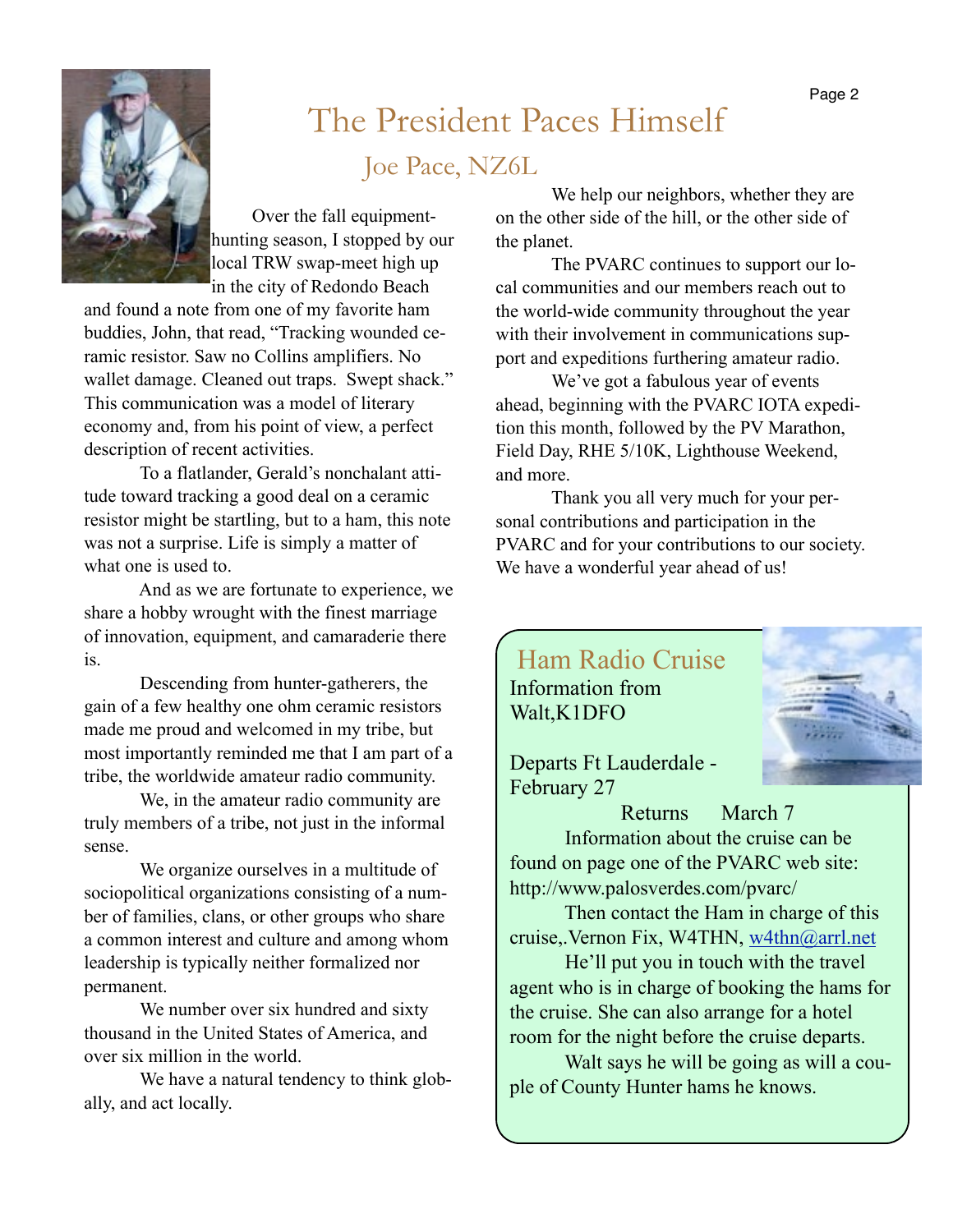#### February 2010 **Page 3**



As I sit down to write a few words for the QRO for the last time as the Club VP,

I'd like to make some reflections about the last year. Being on the board for the Club helps one understand many aspects of the operation of the Club; problems and how they are solved, planning different events and, naturally, the economy. I got into the VP position as a "greenhorn rookie", but was able to do my job because of other member's willingness to assist me. For all the help and encouragement, I am grateful and want say THANK YOU! We are fortunate to have a diverse membership with talents and knowledge in different interests. I would encourage everyone to volunteer--especially our younger members, in order to learn how the Club operates.

As most of you have experienced over the last couple of years the conds on the bands have really been bad with very few openings for DX. Well, that seems now at last to be slowly changing. Almost every day we can see reports of sunspots occurring and actually DX openings happening more frequently. I have, however, been very impatient waiting and thought there must be some other radio amateur daily activity that can fill the void. Some time back I figured the radio amateur satellite operations could not be that dependent on the sunspots. Through many trials and errors I got together something that actually was not depleting the bank account, but was fun and exciting.

The problem was really to keep the satellite antennas in place through strong wind, rain what else is new? - and at the same time keep peace with my neighborhood. Then, I read an ar-

de the VP Knut J. Myhre, N6BNP

> ticle in the AMSAT Journal about someone who operated some of the low flying satellites only with his 5-watt hand held and a small hand held antenna. Here was something I could try.

I downloaded and installed a satellitefinding program from AMSAT (it is free) studied this program and found it would not be too difficult to try to catch one of these birds. After some trial and error where I gained experience, I was finally able one day to hear qso's on one satellite. Very exciting indeed.

I learned how to tune my handheld taking into account the Doppler shift on the received frequency as the bird passes overhead. I pushed the send button and made my appearance known - this is on FM - and lo and behold, I got a call from Ron, W6ZQ, in Arizona. This was on the AO-27 satellite and Ron gave me a good report. Guess, who got excited?

This was fun and I have since made a number of qso's on the AO-27 and the AO-51, just with my hand held VX-7 and a small dualband yagi, also hand held. The action on the birds is usually fast so you don't have much time available. The satellite is in a low flying orbit and the footprint on the globe gives you about 10 to 15 minutes for a few qso's on every pass. It is fun, you meet a very friendly crowd, and it's some thing you can easily try.

Our next Club meeting will be on February 17, and the program will be Jeff, K6JW, telling us with photos and video, how he successfully put his K3 transceiver together. Jeff is a master at putting radios and associated equipment together, and it will be interesting to hear how he did it. I put my K3 kit together also, so I'm looking forward to this and hope to see you all at the meeting.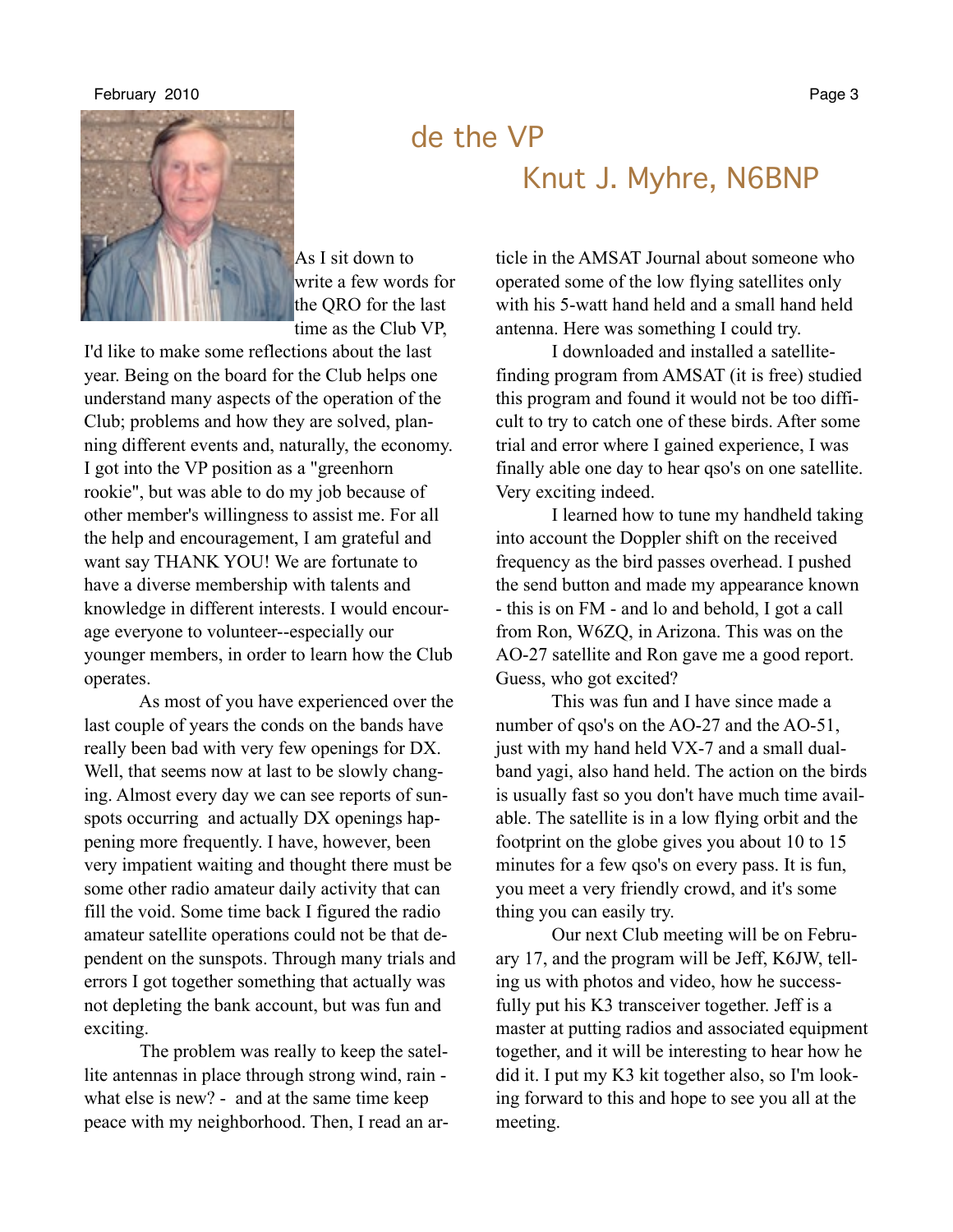

As you know if you saw my presentation to the Club on "Getting Started in Digital Communications," I've been having fun "going digital."

**The latest**: I got a W3YY opto-isolated interface (see <http://www.w3yy.com/fsk.htm>) for CW and RTTY - to connect a computer (desktop or laptop) with CW- and/or RTTY-generation capability properly to a HF Transceiver. The unit comes in kit version or fully assembled. W3YY provides detailed a connection (only 4 connections - all external) diagram for many rigs (yours is probably on the list - mine was) and you can read peer reviews of it at <http://www.eham.net/reviews/detail/8519>. Uses your computer's Serial (COM) port; if you have a laptop and/or fairly new computer (without a serial port), there is an optional (this is what I use for the laptop) USB-Serial adapter cable that works great (the hookup to a USB port was easy and worked perfectly - this is unusual...most I've tried in the past were very quirky). So I've moved from the AFSK (quick and easy) to pure FSK (technically more direct) in RTTY. Life is good!

Computer interfacing is becoming more and more a part of amateur radio - but I really like RTTY and this forced me to start my learning of how software/computers and radios talk to each other. My CW memory keyer now even connects to my computer through a USB port - I can program the memories by connecting the keyer (a HamGadgets' MK-1 - see [www.hamgadgets.com/store/product\\_info.php?products\\_id=106](http://www.hamgadgets.com/store/product_info.php?products_id=106) ) and typing the messages on the computer keyboard, then \*poof\* they're loaded into keyer message memories (30 memories). The darn thing even is flash-upgradable! Life is good even more!

And there's a GREAT Get-started-on-RTTY resource at [www.aa5au.com/rtty](http://www.aa5au.com/rtty) [<http://www.aa5au.com/rtty>](http://www.aa5au.com/rtty) - all you need to know. If this (interfacing or RTTY or PSK31) interests you and you have questions you'd like answered, I invite you to call me or email me with the contact info in the club roster.

The reason for the CW/RTTY interfacing with my laptop was to prepare for our Palos Verdes Amateur Radio Club trip over to \*Catalina Island\* (Two Harbors) \*Feb. 24 - 28\* to activate Santa Catalina for the RSGB IOTA (Islands On The Air) program. Catalina is in the NA-066 island group. I wanted to have a portable PSK31-CW-RTTY-laptop station both to have fun with and to introduce others to these modes. So now we're ready to go. This means that we'll have one SSB station and one PSK31-RTTY-CW station on the air simultaneously, so whatever you like, it'll be there for you. IT'S NOT TOO LATE TO SIGN UP FOR THIS FUN EVENT - call or email me and I'll brief you on the plans and arrangements.

Everyone (Old-Timer or Newbie) is invited...the hamming is fun, goofing around with other hams is fun, and hiking/exploring is available, too. You might even get to say HI to a buffalo or two (at the proper distance, of course). 73,Ray, N6HE

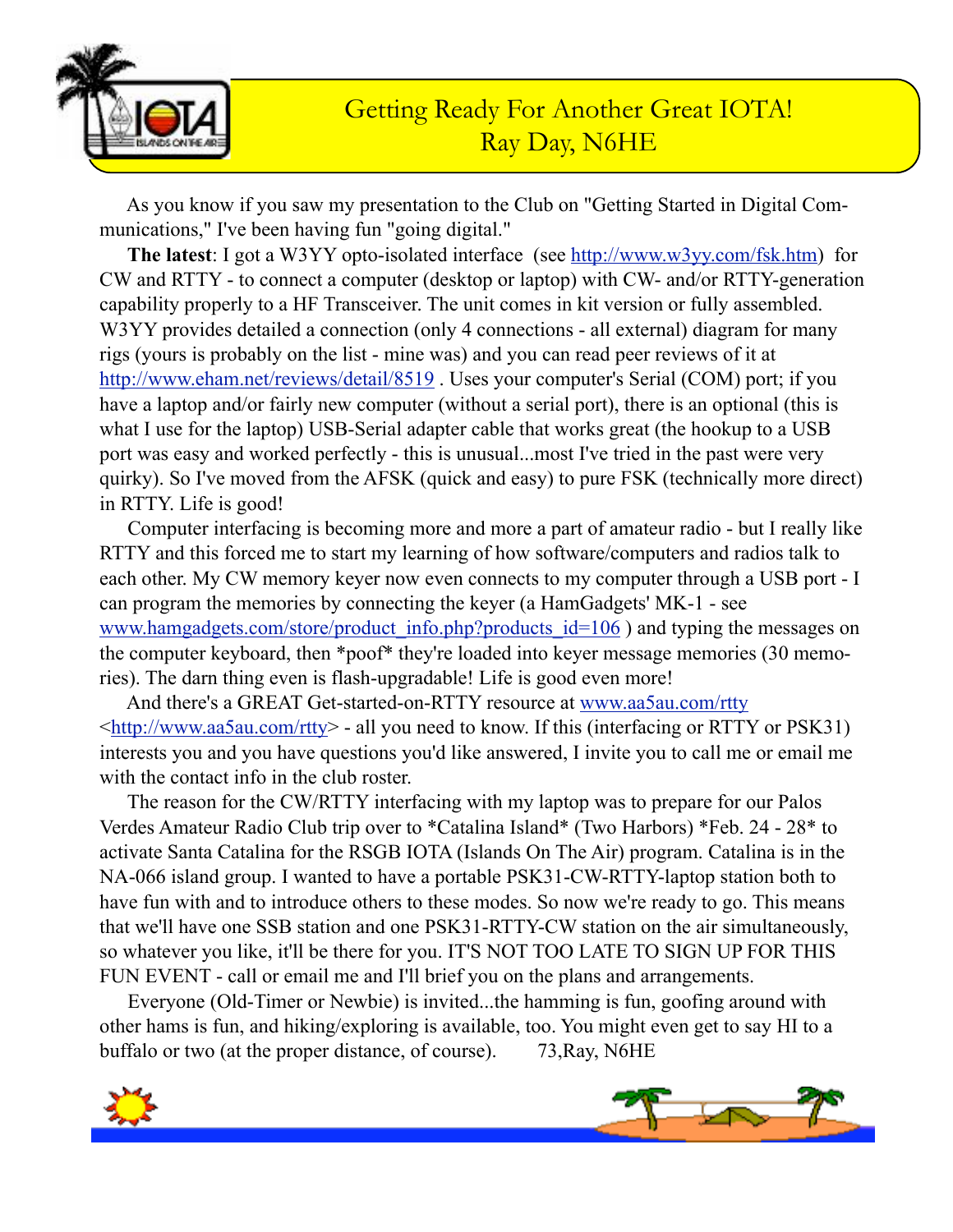

February 24 to the 28, 2010

#### The Date's Set And We're Going Back! To Two Harbors, Catalina



#### February 24 to the 28, 2010 (Wednesday through Sunday

#### for Another IOTA (Islands On The Air)

If you missed the other three IOTAs, you have yet another chance to 'rough' it with us.

PLAN IS SAME AS LAST YEAR - 2 STATIONS, PROBABLY 1 SSB and 1 CW…but we'll go with the flow

Check your calendars and then Contact Ray Day,N6HE, to let him know you're interested, at: rayday@cox.net

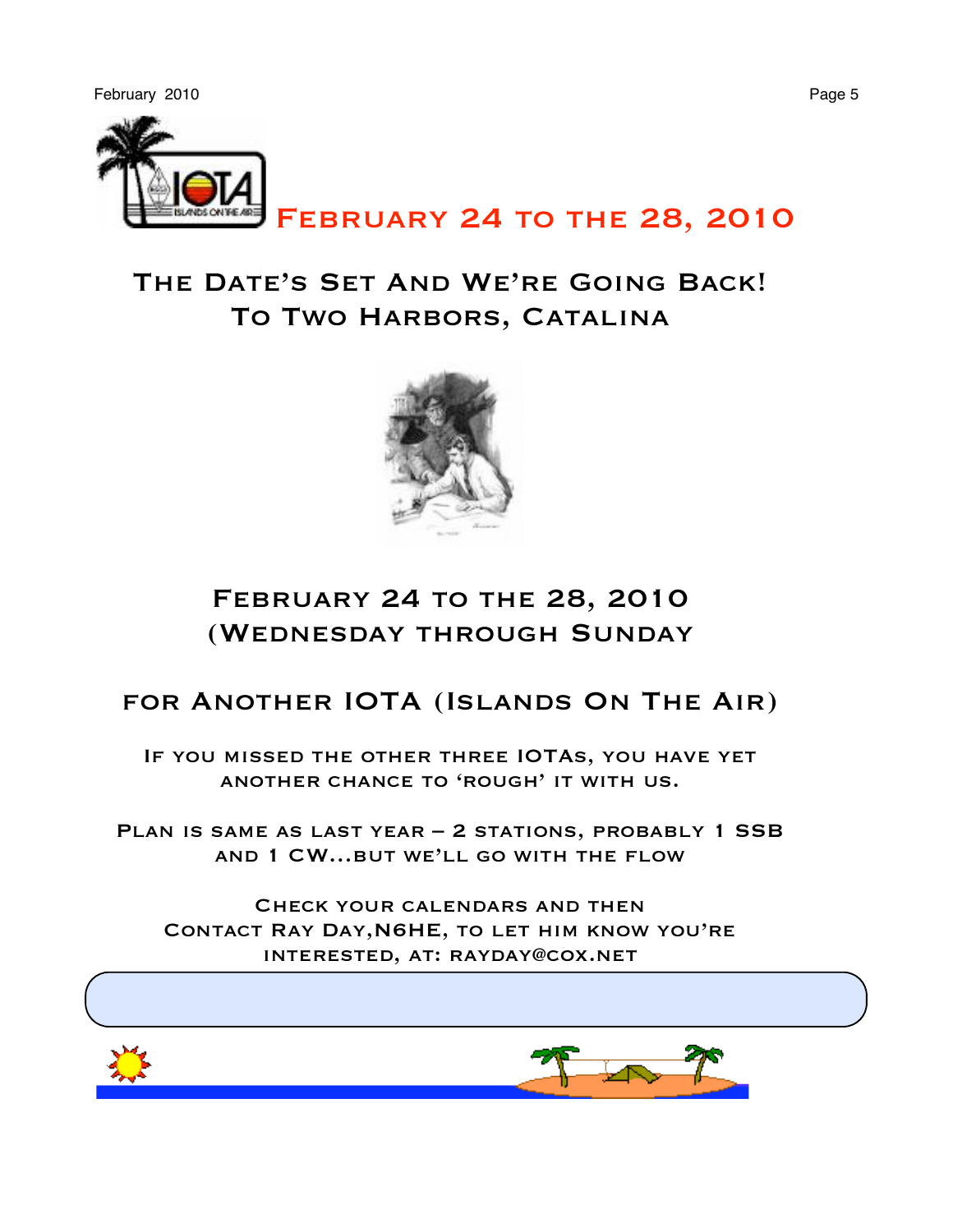## Could use an operator or two on

## Sunday, March 21st

#### **Ridgecrest Middle School 5K**

 It starts and ends at Ernie Howlett Park on Hawthorne Blvd. The run is totally on horse trails. We will have radio operators at several locations. [walt.ordway@yahoo.com](mailto:walt.ordway@yahoo.com)

**L.A. Marathon -** the new route will go from Dodger Stadium to the Santa Monica Pier, and will include Beverly Hills, Hollywood, and major studios.Registration

is on-lineat:**[http://www.doitsports.com/volu](http://www.doitsports.com/volunteer/info.tcl?job_id=488)**

#### **From Bryant Winchell, W2RGG:**

Space Weather News for Feb. 8, 2010 BIG SUNSPOT: The sudden emergence of big sunspot 1045 over the weekend has caused a sharp uptick in solar activity. The active region has produced three M-class and almost a dozen C-class solar flares since it appeared on Saturday. The strongest blast, an M6-class eruption on Feb. 7th, may havehurled a coronal mass ejection toward Earth. High-latitude sky watchers should be alert for auroras in the nights ahead as a result of this activity. Also, ham radio operators are picking up strong solar radio bursts using shortwave receivers. Sample sounds and images may be found at [http://spaceweather.com.](http://spaceweather.com)



#### Treasurer's Report

Bill Harper

**February 2009**

PVARC Balance \$2,704.22 John Alexander Fund: \$1,033.00 Repeater Fund: \$1,105.66 Total Bank Balance \$4,842.88 Special Fund (included in PVARC Balance) \$ 156.52 Membership 2009 129 Renewals 2010 64

#### Member's Corner Mark Your 2010 Calendar

April 24, May 1 Tech Course May 15 **PV Marathon** 

March 21 Ridgecrest School 5K May 1 **P. V. Loop Trail Relay** August 14 R. H. E. 5K/10K September 19 Concours d'Elegance

#### **Board of Directors**

President Joe Pace, NZ6L Vice President Knut Myhre, N6BNP Treasurer Bill Harper, WA6ESC Secretary **Bill Leighton, KG6WVF** Past President Ginger Clark, KG6TAU Director (1) Mel Hughes, K6SY Director (2) Jeff Wolf, K6JW

### **Appointed Offices**

VE Liason Diana Feinberg

QRO Editor Ginger Clark, KG6TAU Asst to Editor Paige Omoto, KI6MAH QRO Proofreader Rick Murray, K6WXA Web Page Editor John Freeman, WW6WW Club Librarian Bryant Winchell, W2RGG<br>VE Coordinator Dave Scholler KG6BPH Dave Scholler, KG6BPH AI6DF

LAACARC Rep Joe Locascio, K5KT

#### **Contacts**

QRO Editor 310-378-7894 WebMaster 310-541-6971





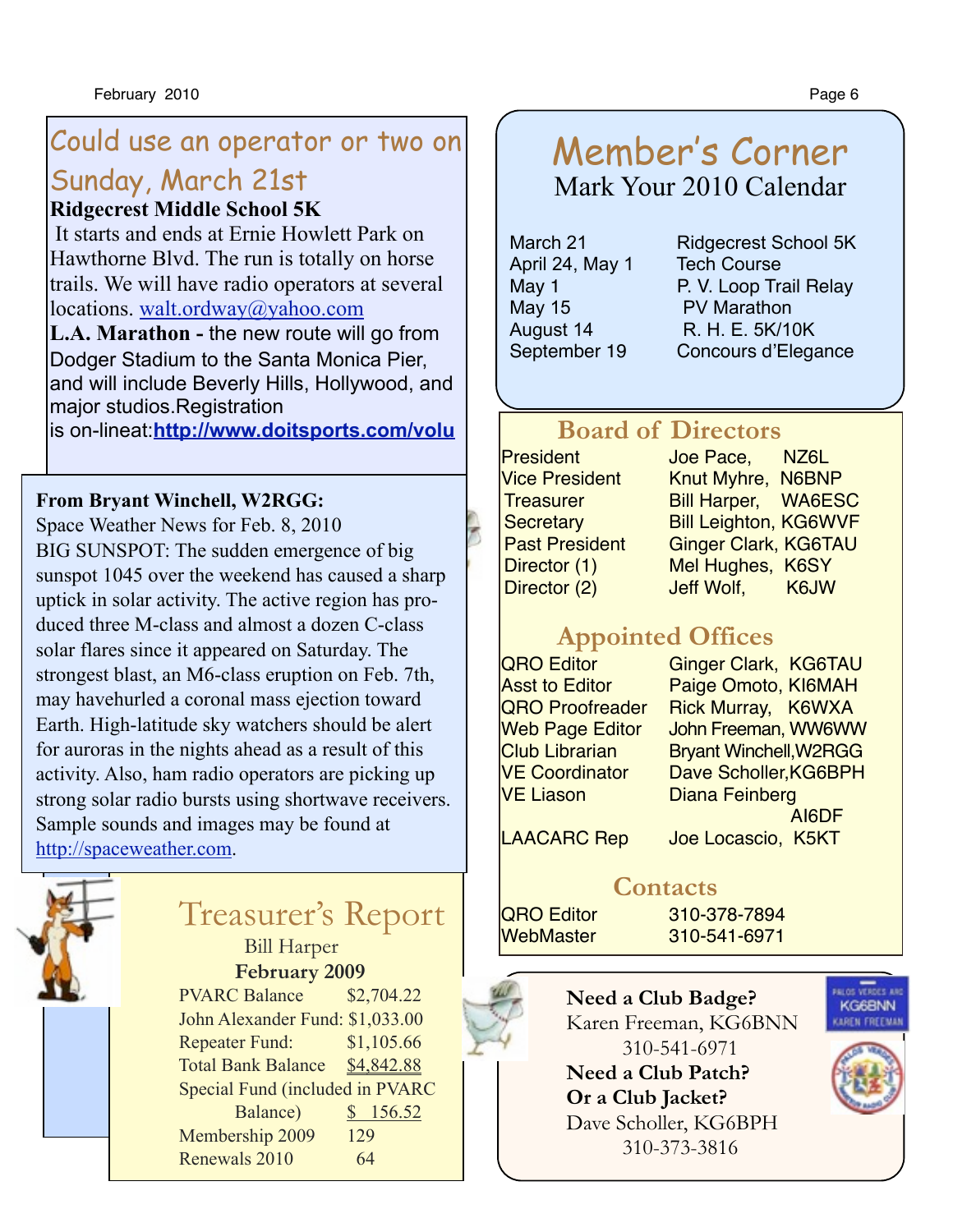#### Antenna Tuning with the Yaesu FT-857D Another Informative Article from the Intrepid K6JW Jeff Wolf, K6JW

 The Yaesu FT-857/897 series of HF/VHF/UHF transceivers enjoys great popularity among both entry level and experienced hams. Newer hams find these radios both affordable and loaded with enough features to make them highly usable, while more experienced amateurs, usually after adding one or more advanced options, have enjoyed them for mobile, portable, and even light DXpedition operations. Although not high end units, their performance "for what they are" is solid and reliable, and so they've understandably earned their enthusiastic following.

 The 857 and 897 (current models being the 857D and 897D) are identical in their important RF circuitry but, in certain other respects, each is optimized for a particular purpose. The 857D is very compact – only a little larger than many mobile vhf/uhf transceivers, and it has a detachable front panel, making it easier to install in modern vehicles that long ago filled in the formerly available, under-dash

space we old-timers used to use for our mobile rigs. The 897D is larger – but not very large – and is targeted for base station or portable use. Its larger size allows it to accommodate internally placed batteries or an accessory switching power supply that can replace the lower cabinet cover, and a matching bolt-to-the-side automatic antenna tuner made by Yaesu or, as an aftermarket unit, made by LDG Electronics. These tuners can also be used with the 857D, although they can't be directly attached to the smaller radio.



 Recently, I wanted to prepare my FT-857D for portable and DXpedition use. In thinking through how to configure the various elements of the setup, I came up against an inconvenient quirk in the radio's design. (K6JW's First Immutable Law of Transceivers: All of them have quirks.) It turns out that there is no front panel pushbutton that places the radio into transmit mode with generation of a low power (CW) carrier for antenna tuning. Yes, the radio can be switched into a tuning mode for screwdriver type mobile antennas such as the Yaesu ATAS system but, say, for using a manual or automatic tuner hooked to a dipole, the only way the stock radio can generate the necessary carrier is to change the mode to CW, go into the menu system to drop power (who wants to tune at 100 watts?), and then hold key down. Finally, after tuning, whether with an automatic or manual tuner, one has to readjust power to the desired level. Ugh! Can't this be done with one button or switch?

Well, yes, it can.

 There's an outfit called "The Better RF Company" that makes a \$45 gizmo that plugs into the CAT/ Linear socket on the back of the 857D/897D that sort of does it. Yes, it allows a low power carrier to be generated but, oops, it still requires the operator to go into the menu, dial up the "Tune" function, and only then push a button. Still too cumbersome in my view, and who wants to spend that kind of money for what should be a simple task? Not me, so I began to do a little research.

 Some years back, I owned an ICOM IC-706MKII, another small transceiver designed for portable and mobile use. At the same time, I bought a kit from LDG Electronics for an automatic antenna tuner (AT-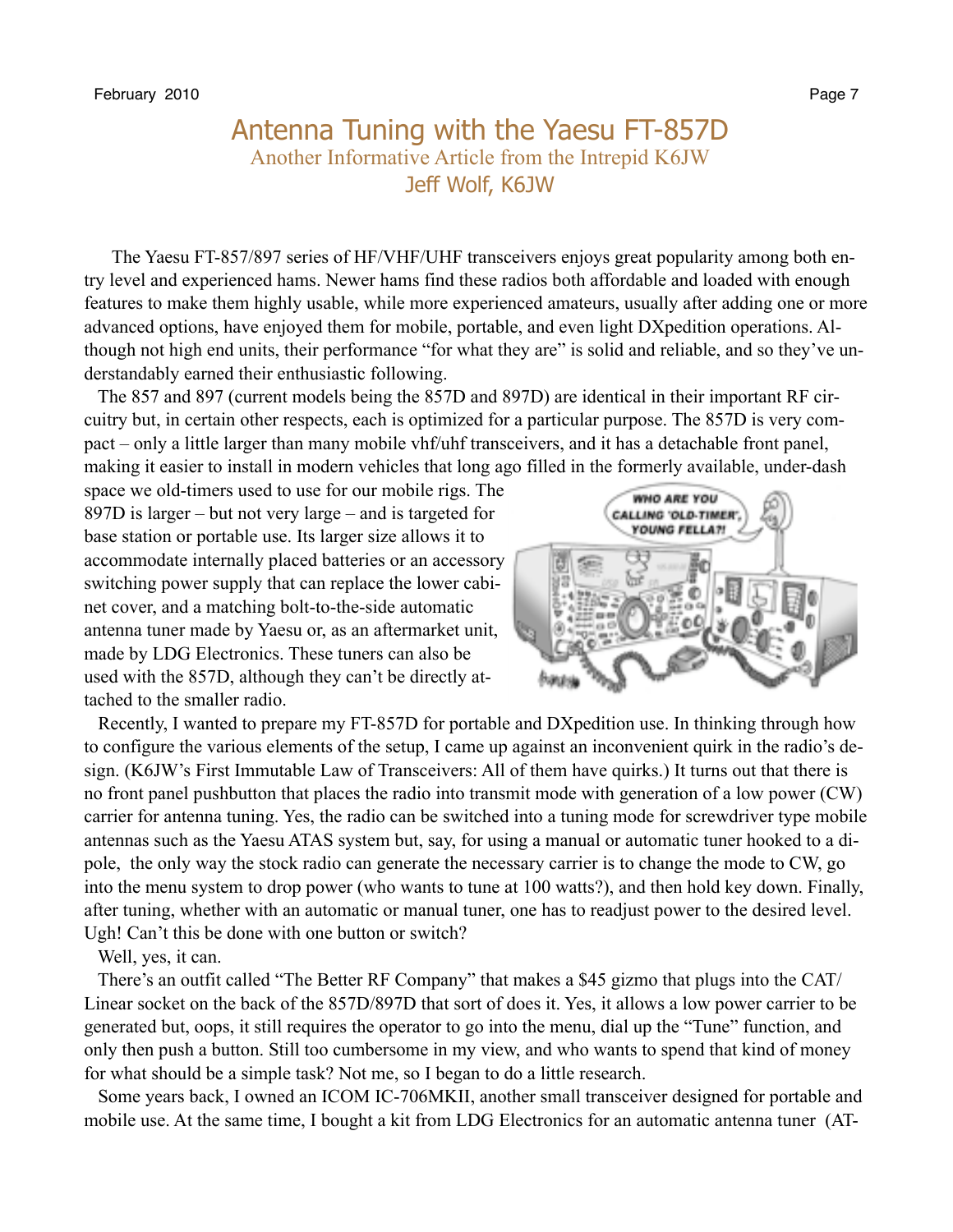#### February 2010 **Page 8** Page 8

11MP) that included a feature allowing it to interface specifically with the ICOM radio for one button auto tuning with a steady carrier being generated by the radio. I e-mailed LDG to ask whether the tuner could be adapted for the 857D and received the rather curt reply that, no, it couldn't. Period. Well, them there was fightin' words for this ol' ham, and suddenly I got really motivated to come up with a solution.

 So, I took every guy's course of last resort: I read the 857D's instruction manual. That's when I discovered pages 32 and 33. On page 32, I learned about the little brown wire in the power cord pigtail the back of the radio. Sure enough, that brown wire, when grounded, resets the radio from whatever the menu-set output power may be to 20 watts. (The purpose of the wire is to reduce output power when an external battery source is used to run the radio.) Then, page 33 told me that grounding the ring terminal of the 1/8" stereo accessory socket on the rear panel will put the radio into transmit mode with generation of a steady CW carrier. Bingo!

 A little internet searching turned up some suggestions for setting up the circuit safely, and so, for about 40 cents worth of diodes, a couple of phono plugs and panel jacks, a DPDT on-off-on (non-momentary) mini-toggle switch, some hookup wire, and an unused project enclosure from my junk box, I put together the definitive, one-switch solution that allows me to trigger auto tuning with my old AT-11MP tuner. (take *that*, LDG!)

 The little circuit actually does two separate things. First, when the switch is thrown from the off position to the tune position, the radio transmits a 20 watt carrier, allowing the auto tuner to do its thing. Of course, a manual tuner would work just as well. The issue here is the carrier generation, not the type of tuner you're using. Second, throwing the switch to the 20 watt position does not put the radio into transmit but does set the radio to its low (20 watt) power mode. This feature is optional, and you can leave it out if you don't feel the need for it. (Use an SPST on-off switch (momentary if you prefer) instead of the DPDT switch if you don't want the low power option.)

 So, in semi-schematic, pictorial fashion to make it easier for inexperienced builders to grasp, here's the circuit:

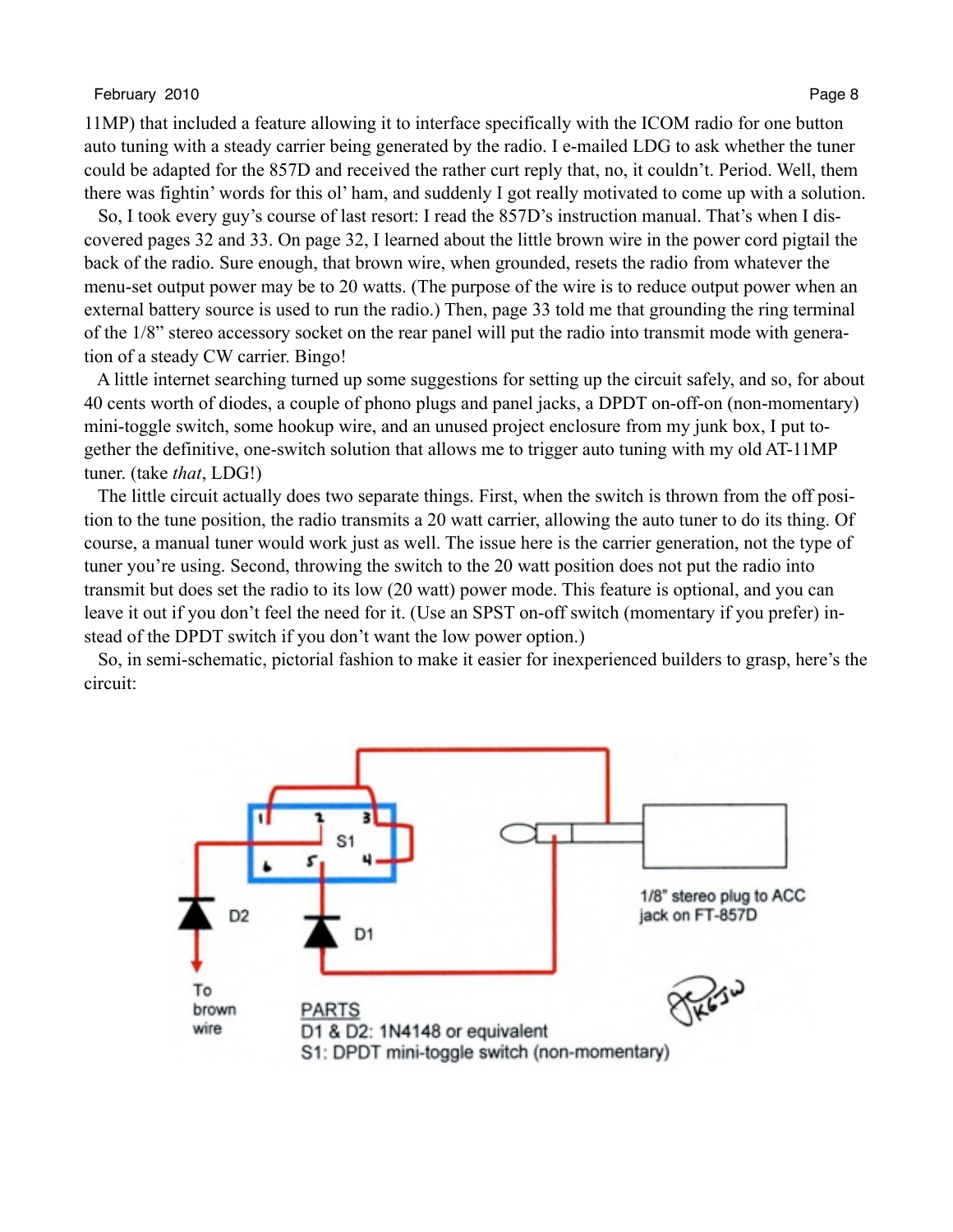#### February 2010 Page 9

#### And, of course, the finished product:





Front view **Rear view** Bottom cover removed to show the "guts"

 You may be wondering about those two diodes in the circuit. Their purpose is to isolate the transmit enable and power reduction circuits from one another. They operate at different potentials and, without isolation, one or both of the functions may be disrupted and the radio damaged. (By the same token, in the highly unlikely event that one or both diodes should fail, damage to the radio could occur. There are other ways to accomplish the isolation, but diodes are cheap, simple, and reliable enough for me. Remember: nothing in life or amateur radio is without risk…)

 The connection to the brown wire in the radio pigtail may be made by adding a pin at the "pin 3" location of the connector on the standard power supply cable (the brown wire dead ends in the radio's pigtail connector) or by cutting the brown wire loose from the pigtail connector and directly connecting it to the tuning unit. Please note that this project could possibly be adapted for the FT-897/897D, but it would require access to the battery compartment to reach the 897's "brown wire" function. I haven't tried to do this and, frankly, if you've got one of these radios, I'd recommend biting the bullet and buying the either the Yaesu matched autotuner or the LDG AT-897 aftermarket unit. Either is an excellent solution that resolves the tuning issue for that particular radio.

 If you'd like to build this simple and very useful project but have none of the parts in your junk box, you can buy everything needed from one of our local electronics stores (e.g., Radio Shack or Torrance Electronics) for \$15 or less. If you're a PVARC member in good standing, however, give me a call me before buying anything. I've got extra diodes and all the wire you'll need – all free to Club members. To replicate my unit with the necessary cables, you'll need to obtain the project box, switch, phono connectors (3 male, 2 female panel mount, one female in-line) and 1/8" stereo plug on your own.

 In summary, using this handy little device with an FT-857/857D, a low power (20 watt) CW signal can be generated quite simply by flipping a switch without any need to access any menus in the radio. Since access to a tuning carrier is an almost everyday need (unless you're using a SteppIR), one is certainly led to wonder why Yaesu didn't accommodate the function in the first place. But, then, if Yaesu *had* done it, I wouldn't have had so much fun figuring out a solution on my own. Ain't ham radio grand?

(NOTE: If you'd like a copy of this article via e-mail, contact Jeff directly.)**!**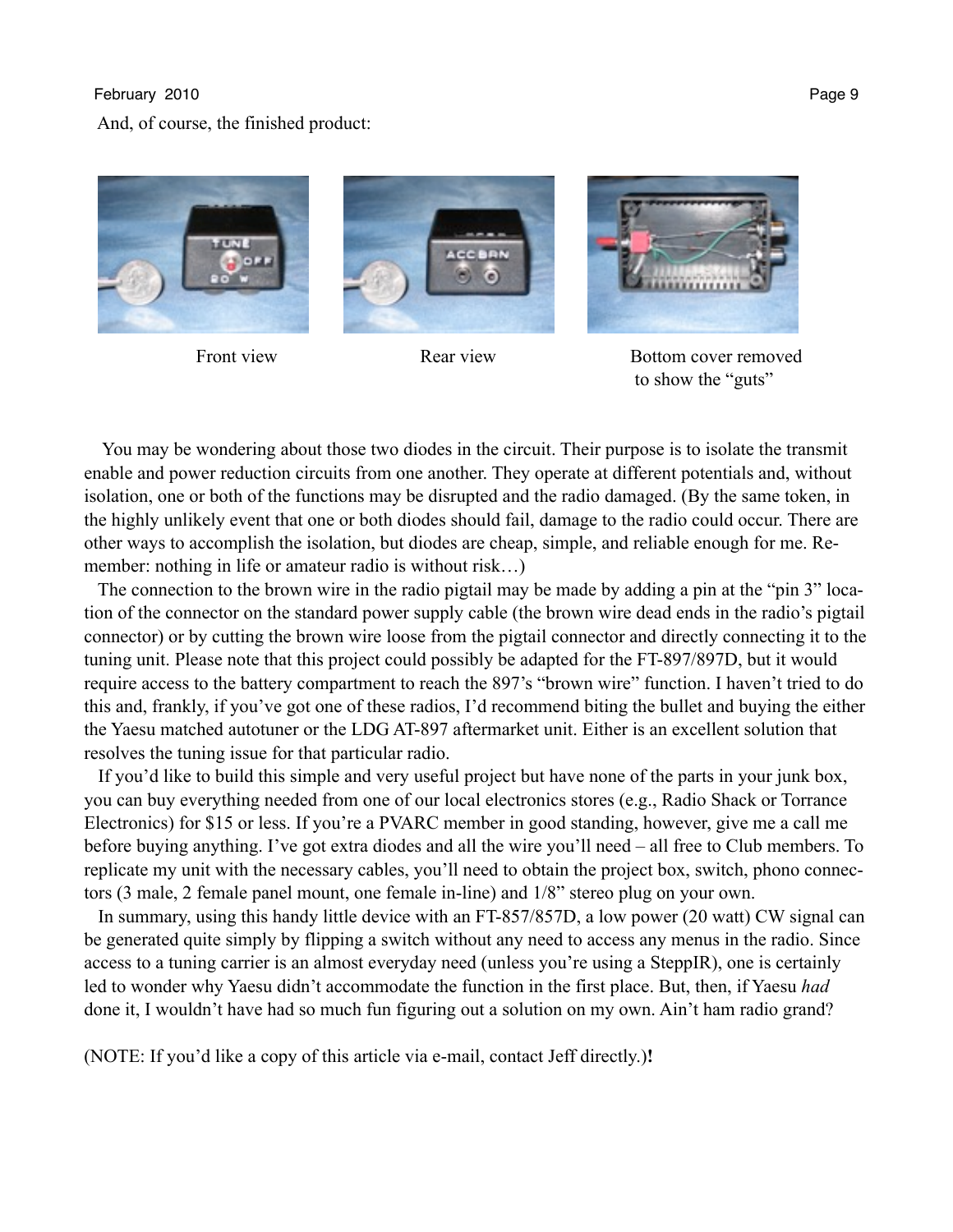

## **Cleo Has A Home!!**



When little Cleo was first introduced here, Patty Harper took her picture to a luncheon and one of Patty's friends, Marilyn Ohtmans, W6MSO, fell for Cleo. But since she and husband were moving up north and had their next two months mapped out, Marilyn couldn't take Cleo until January. Frankly, because I didn't hear from her in the interim, I thought we wouldn't see Marilyn again. Thankfully, I was wrong.

Cleo has gone to live with the Oltmans in their new home in Bishop. It's a good match. They had a cat just like Cleo before and little Cleo will be well loved. Looks like Cleo's going to be part of a ham family after all.

#### From Steve Barryte, KI6GUY

NASA-funded technologies are currently assisting hurricane disaster relief in Haiti. GATR Technologies (Huntsville, AL) licensed inflatable antenna systems technologies developed by Man-Tech Nexvolve under NASA Small Business Innovation Research (SBIR) funding. The result was a Terrestrial Inflatable SATCOM Radome Antenna System -- the world's first FCC-licensed inflatable satellite antenna. The GATR systems are currently supplying communication support for the recovery efforts in Haiti.

GATR units enable high-bandwidth Internet, phone, and data access for deployments and projects in Afghanistan, South Africa, South America, Haiti, and Korea, as well as assisting hurricane disaster recovery around the United States.

<http://www.gatr.com>

#### **February is Election time Here's who we have on the slate**

President: Joe Pace, NZ6L

Vice President Hal Lazar, KI6SPB

Treasurer Diana Feinberg, AI6DF

Secretary Chuck McCown,K6CTM

John, WW6WW our busy webmaster, wants to remind you that if you can't successfully get the QRO by email, you can read it on-line at:

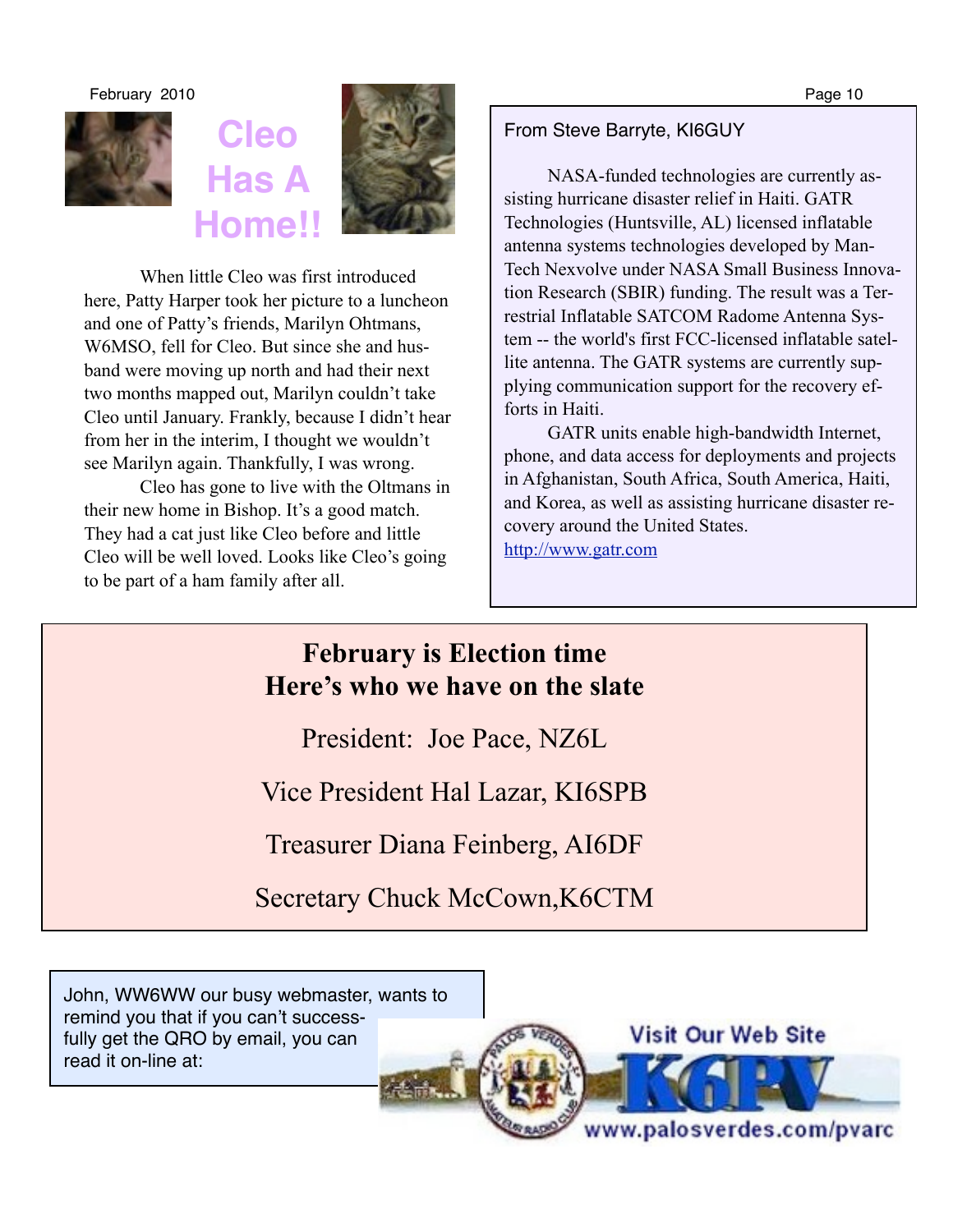## Ten years ago

*(Knut, N6BNP, cleaned out his closets and came up with some old QROs. Here's what was happening February 2000 at the PVARC--thanks Knut!)* Nominations and Elections were held in January so by February the board was in place: **President** Steve Smith, KO6ZC, **Past President** Jack Carter, KC6WXY **Acting Vice President** Jack Carter, KC6WXY, **Secretary/Treasurer** Walt Ordway, K1DFO and the **QRO Editor** was Robert Keefer, KO6UA.

Past President, Jack Carter, KC6WXY, wrote a column summarizing the 1999 year and making wishes for the coming year. Some of his list sounds so familiar and some is a surprise at what the Club was involved in ten years ago.. Here's Jack Carter's February, 2000, column: 1999:

The Club's recommendations regarding the RPV antenna ordinance were largely accepted, notably all restrictions on the smaller, most popular antennas, were removed. More importantly, we were able to establish good relations and credibility with the RPV city council and the staff.

Our 1999 Field day effort produced our highest score in many years, indicating a higher interest and participation by club members.

We made our first effort at fielding a JOTA activity to attract young people from Scouting to amateur radio. (Jamboree On The Air)

We have continued to support and offer or Technician License training claasses

We have actively supported the PVPUSD Emergency Radio Communications Net

We have continued to support the cable cast of RPV City Council Meetings by supplying camera operators. We have again had a great Summer Club Picnic and enjoyed the friendship of members of the RPV city council.

We supported the Golden Spike Days and ground-breaking for the new water tower at the Lomita Railroad Museum by setting up a portable station and operating CW all day.

We have laid the groundwork for a new Club activity, the International Lighthouse and Lightship weekend on 19-20 August. This has sparked a lot of interest among members and can be the basis of a great anual event. The plan is to combine it with the Club picnic at Point Vicente Lighthouse.

Our annual December Holiday party at the San Pedro Elk's Club continues to draw a crowd.

As for the future, I'd like to see:

More License testing between now and 15 april to support an expected increased upgrading interest. A stronger JOTA effort with more precoordination with Scout Troops.

A renewed effort at attracting PVP High School students to amateur radio.

More public exposure at Field Day.

More members involve in DCS.

More volunteers for camera crews at RPV City council meetings.

More young Club members forming a sub-club group.

At least one T-hunt a year (this has great interest for young hams and is a fine time for older members to help out those getting started.)

73, Jack

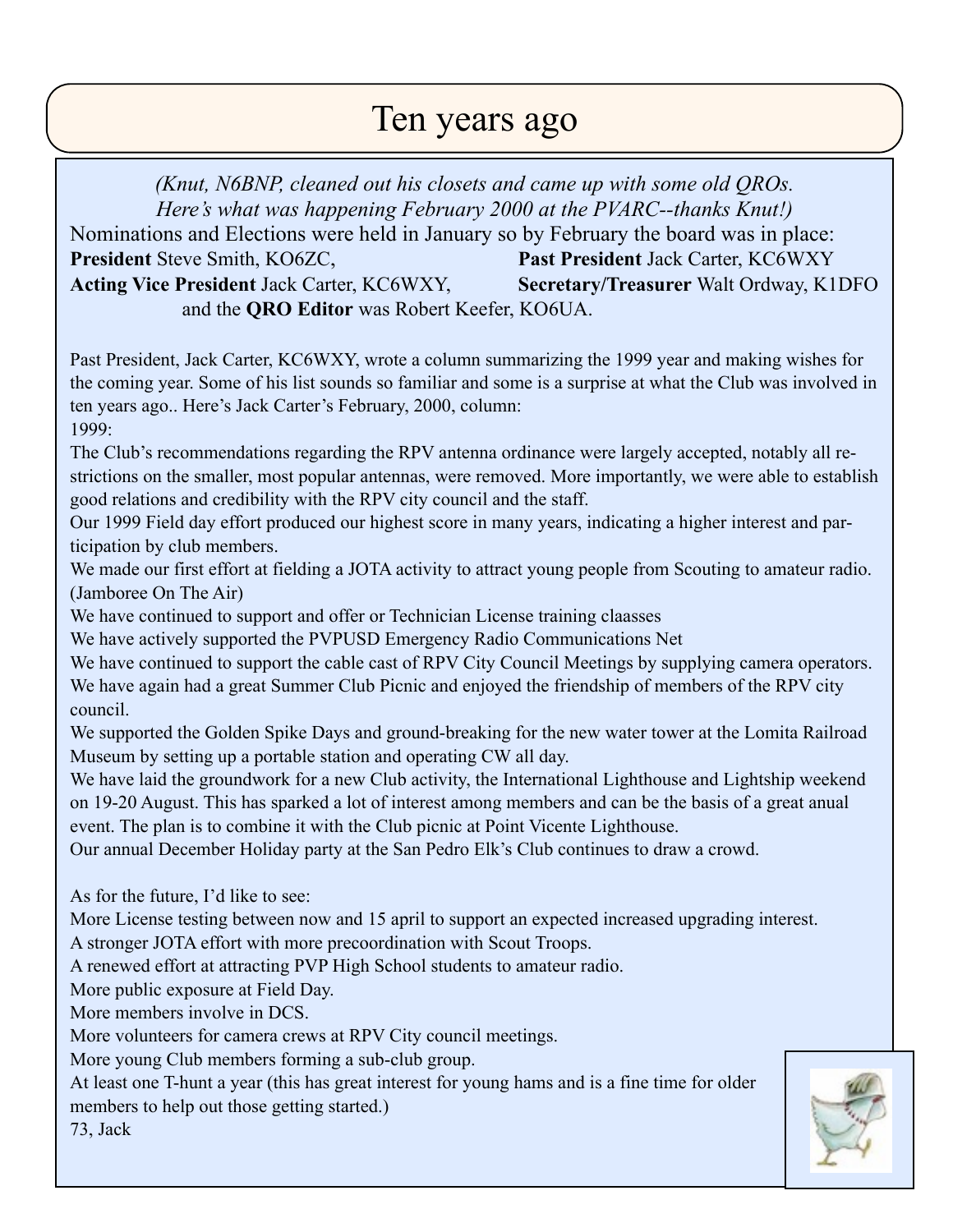

## Amateur Radio Course



FCC "Technician" course (Level One)

A two session course held on April 24th and May 1st 10:00 AM to 2:00 PM both Saturdays

FCC tests will be on May 8 (the next weekend) 10 AM to noon

> Hesse Park, 29301 Hawthorne Blvd. Rancho Palos Verdes

- No pre-registration or fee required - - Taking the FCC Test is \$15 -

Optional Material - Gordon West book with FCC test questions - \$21, - Copy of my Power Point charts, \$15 - Students (thru grade 12) who take this course and get their license will be reimbursed up to \$50 by the Palos Verdes Amateur Radio Club



For more information contact Walt, K1DFO, at walt.ordway@yahoo.com